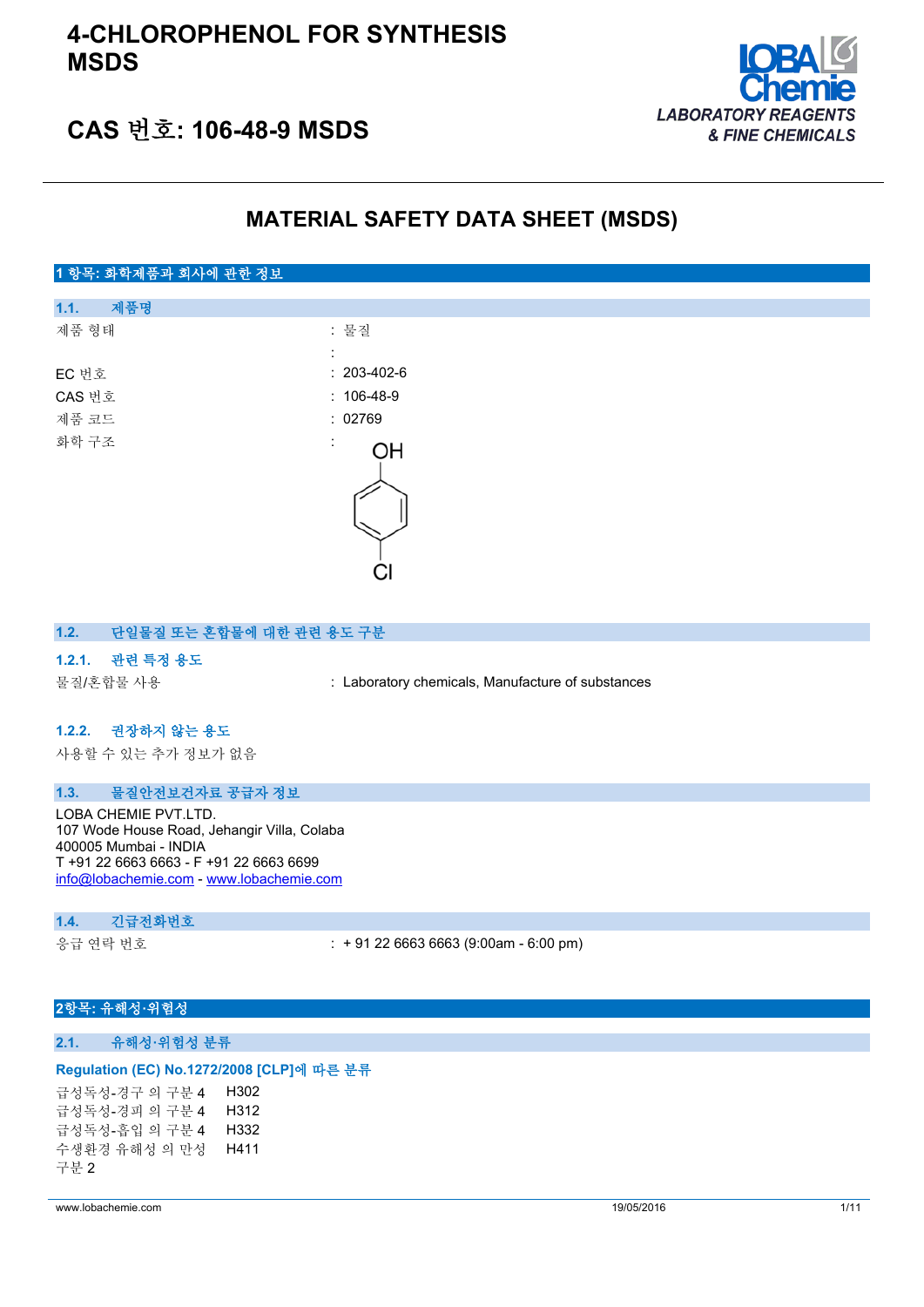물질안전보건자료

분류 범주 및 위험 고지 전문: 16항 참조

#### **Directive 67/548/EEC 또는 Directive 1999/45/EC에 따른 분류**

Muta.Cat.3; R68 Xn; R20/21/22 N; R50 N; R58 Full text of R-phrases: see section 16

## **물리화학적, 인체 건강 및 환경상의악영향**

사용할 수 있는 추가 정보가 없음

## **2.2. 예방조치문구를 포함한 경고표지 항목**

## **규정 (EC) No. 1272/2008에 따른 라벨 표시[CLP] Extra labelling to displayExtra classification(s) to display**

위험 표시 그림문자(CLP) :



| Signal word (CLP) | : 경고                                                                                                            |
|-------------------|-----------------------------------------------------------------------------------------------------------------|
| 유해·위험 문구(CLP)     | : H302+H312+H332 - Harmful if swallowed, in contact with skin or if inhaled<br>H411 - 장기적인 영향에 의해 수생생물에게 독성이 있음 |
| 예방 조치 문구(CLP)     | : P273 - 화경으로 배출하지 마시오<br>P280 - 보호장갑. 보호의. 보안경. 안면보호구 착용하시오.                                                   |

#### **2.3. 기타 정보**

사용할 수 있는 추가 정보가 없음

## **3항목: 구성성분의 명칭 및 함유량**

| 3.1.   | 단일물질 |                                |
|--------|------|--------------------------------|
| 명칭     |      | : 4-CHLOROPHENOL FOR SYNTHESIS |
| CAS 번호 |      | $: 106-48-9$                   |
| EC 번호  |      | $: 203 - 402 - 6$              |

R- 및 H- 문구에 대한 전문: 16항 참조

## **3.2. 혼합물**

해당없음

www.lobachemie.com 2/11 and 2005/2016 2011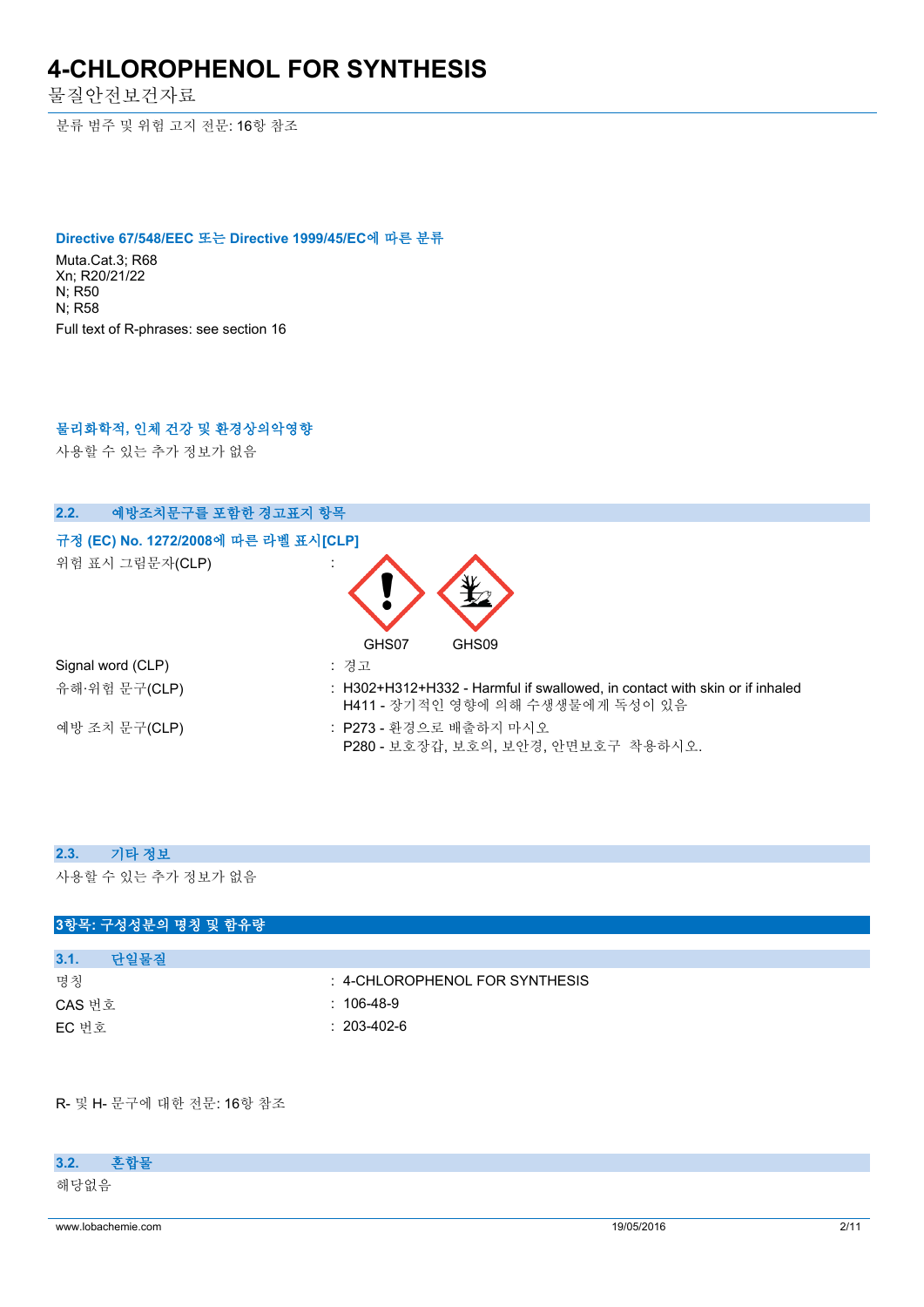물질안전보건자료

## **4항목: 응급조치요령**

| 4.1.<br>응급조치 요령                    |                                                                                                                                                   |
|------------------------------------|---------------------------------------------------------------------------------------------------------------------------------------------------|
| 흡입 후 응급 조치                         | : Assure fresh air breathing. Allow the victim to rest.                                                                                           |
| 피부 접촉 후 응급 조치                      | : 즉시 의료기관(의사)의 진찰을 받으시오. 다량의 비누와 물로 씻으시오. 다시 사용전<br>오염된 의류는 세척하시오.                                                                                |
| 안구 접촉 후 응급 조치                      | : 몇 분간 물로 조심해서 씻으시오. 가능하면 콘택트렌즈를 제거하시오. 계속 씻으시오.<br>의학적인 조치 조언을 구하시오.                                                                             |
| 섭취 후 응급 조치                         | : 입을 씻어내시오. 불편함을 느끼면 의료기관(의사)의 진찰을 받으시오.                                                                                                          |
| 변이원성<br>4.2.                       |                                                                                                                                                   |
| 피부 접촉 후 증상/부상                      | : Repeated exposure to this material can result in absorption through skin causing<br>significant health hazard. 피부와 접촉하면 유해함.                    |
| 섭취 후 증상/부상                         | : Swallowing a small quantity of this material will result in serious health hazard.                                                              |
| 4.3.<br>즉각적인 치료 및 특수 치료 필요 여부 표시   |                                                                                                                                                   |
| Treat symptomatically.             |                                                                                                                                                   |
| 5항목: 폭발·화재시 대처방법                   |                                                                                                                                                   |
|                                    |                                                                                                                                                   |
| 적절한 소화제<br>5.1.                    |                                                                                                                                                   |
| 적절한 소화제                            | : Carbon dioxide. Dry powder. Foam. Water spray.                                                                                                  |
| 부적절한 소화재                           | : Do not use extinguishing media containing water.                                                                                                |
|                                    |                                                                                                                                                   |
| 5.2.<br>화학물질로부터 생기는 특정 유해성         |                                                                                                                                                   |
| 사용할 수 있는 추가 정보가 없음                 |                                                                                                                                                   |
|                                    |                                                                                                                                                   |
| 소방대원을 위한 조언<br>5.3.                |                                                                                                                                                   |
| 화재 진압 중 보호                         | Do not enter fire area without proper protective equipment, including respiratory                                                                 |
|                                    | protection.                                                                                                                                       |
|                                    |                                                                                                                                                   |
| 6항목: 누출사고시 대처방법                    |                                                                                                                                                   |
| 인체를 보호하기 위해 필요한 조치사항 및 보호구<br>6.1. |                                                                                                                                                   |
| 비응급 요원용<br>6.1.1.                  |                                                                                                                                                   |
| 응급 조치                              | : Evacuate unnecessary personnel.                                                                                                                 |
| 6.1.2. 응급 구조대용                     |                                                                                                                                                   |
| 보호 장비                              | : 적절한 개인 보호구를 착용하시오.                                                                                                                              |
|                                    | : Ventilate area.                                                                                                                                 |
| 응급 조치                              |                                                                                                                                                   |
| 6.2.<br>환경을 보호하기 위해 필요한 조치사항       |                                                                                                                                                   |
| 환경으로 배출하지 마시오.                     |                                                                                                                                                   |
| 정화 또는 제거 방법<br>6.3.                |                                                                                                                                                   |
| 세척 방법                              | : Soak up spills with inert solids, such as clay or diatomaceous earth as soon as<br>possible. On land, sweep or shovel into suitable containers. |
|                                    |                                                                                                                                                   |
| 기타 항목 참조<br>6.4.                   |                                                                                                                                                   |
| 사용할 수 있는 추가 정보가 없음                 |                                                                                                                                                   |
| 7항목: 취급 및 저장방법                     |                                                                                                                                                   |
|                                    |                                                                                                                                                   |
| 안전취급요령<br>7.1.<br>안전취급요령           | : Avoid contact with skin and eyes. Do not breathe vapours. Provide good ventilation                                                              |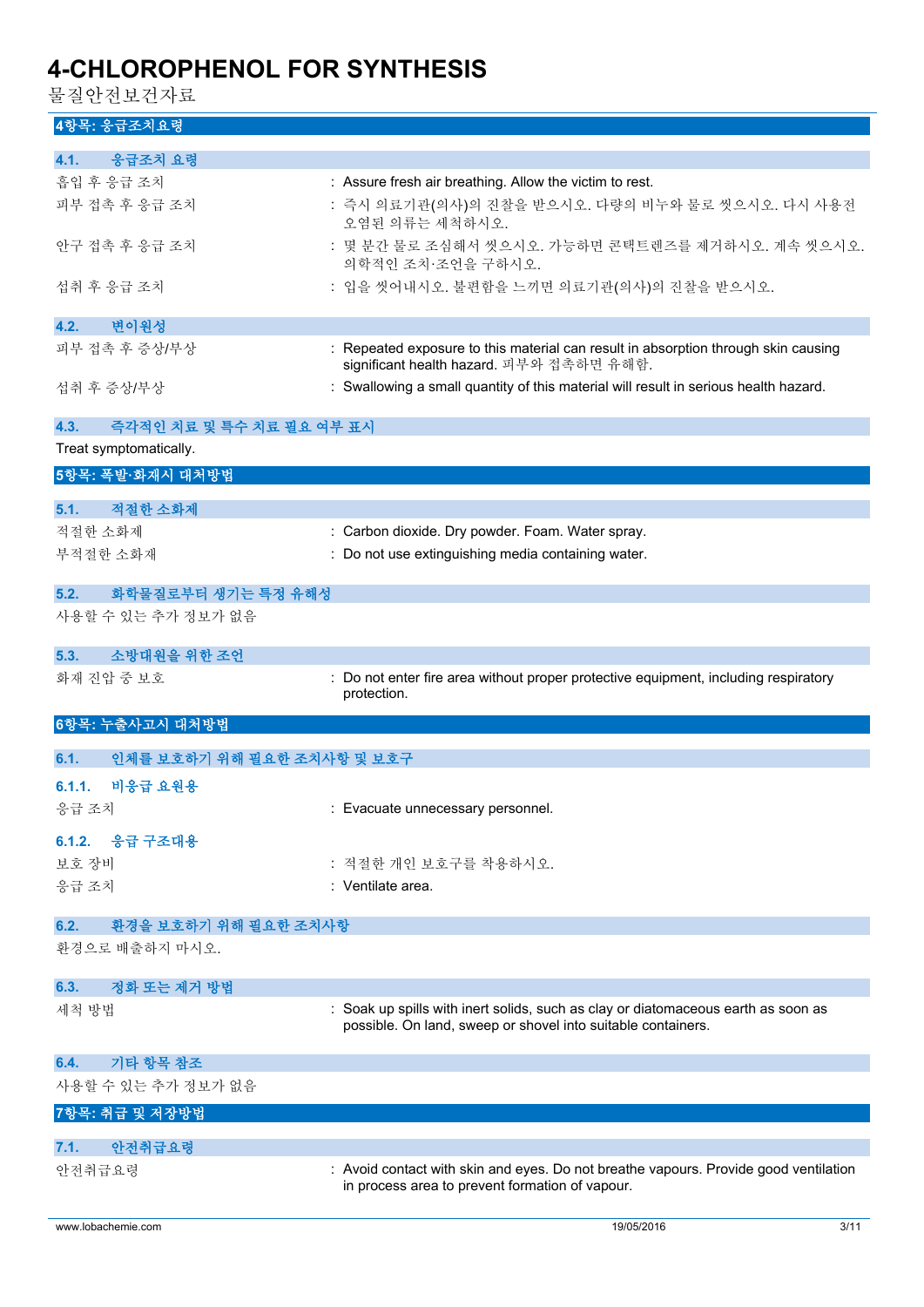물질안전보건자료

| 위생 조치                          | : 이 제품을 사용할 때에는 먹거나, 마시거나 흡연하지 마시오. Wash hands and other<br>exposed areas with mild soap and water before eating, drinking or smoking and<br>when leaving work. |
|--------------------------------|-----------------------------------------------------------------------------------------------------------------------------------------------------------------|
| 피해야할 조건을 포함한 안전한 저장 방법<br>7.2. |                                                                                                                                                                 |
| 보관 조건                          | : 용기는 환기가 잘 되는 곳에 단단히 밀폐하여 저장하시오. Store in original container.<br>용기를 단단히 밀폐하시오.                                                                                |
| 특정 최종 사용<br>7.3.               |                                                                                                                                                                 |
| 사용할 수 있는 추가 정보가 없음             |                                                                                                                                                                 |
| 8항목: 노출방지 및 개인보호구              |                                                                                                                                                                 |
| 제어 매개 변수<br>8.1.               |                                                                                                                                                                 |
| 사용할 수 있는 추가 정보가 없음             |                                                                                                                                                                 |

| 8.2.<br>노출방지 |                                      |
|--------------|--------------------------------------|
| 손보호          | : Protective gloves                  |
| 눈 보호         | : Chemical goggles or safety glasses |
| 신체 보호        | : 적절한 보호복을 착용하시오                     |
| 호흡기 보호       | : 호흡 보호구를 착용하시오                      |
|              |                                      |

#### **9항목: 물리화학적 특성**

| 9.1.<br>기본적인 물리화학적 특성에 대한 정보 |                       |
|------------------------------|-----------------------|
| 물리적 상태                       | : Solid               |
| 분자량                          | : 128.56 g/mol        |
| 색상                           | : Colorless crystals. |
| 냄새                           | : phenolic like.      |
| 냄새 역치                        | $: 30$ ppm            |
| pH                           | : 자료없음                |
| 상대 증발 속도(부틸아세테이트=1)          | : 자료없음                |
| 융해점                          | : 44 $^{\circ}$ C     |
| 빙점                           | : 자료없음                |
| 초기 끓는점과 끓는점 범위               | : 220 $^{\circ}$ C    |
| 인화점                          | : $121 °C$            |
| 자연발화온도                       | : 자료없음                |
| 분해온도                         | : 자료없음                |
| 인화성(고체, 기체)                  | : 자료없음                |
|                              |                       |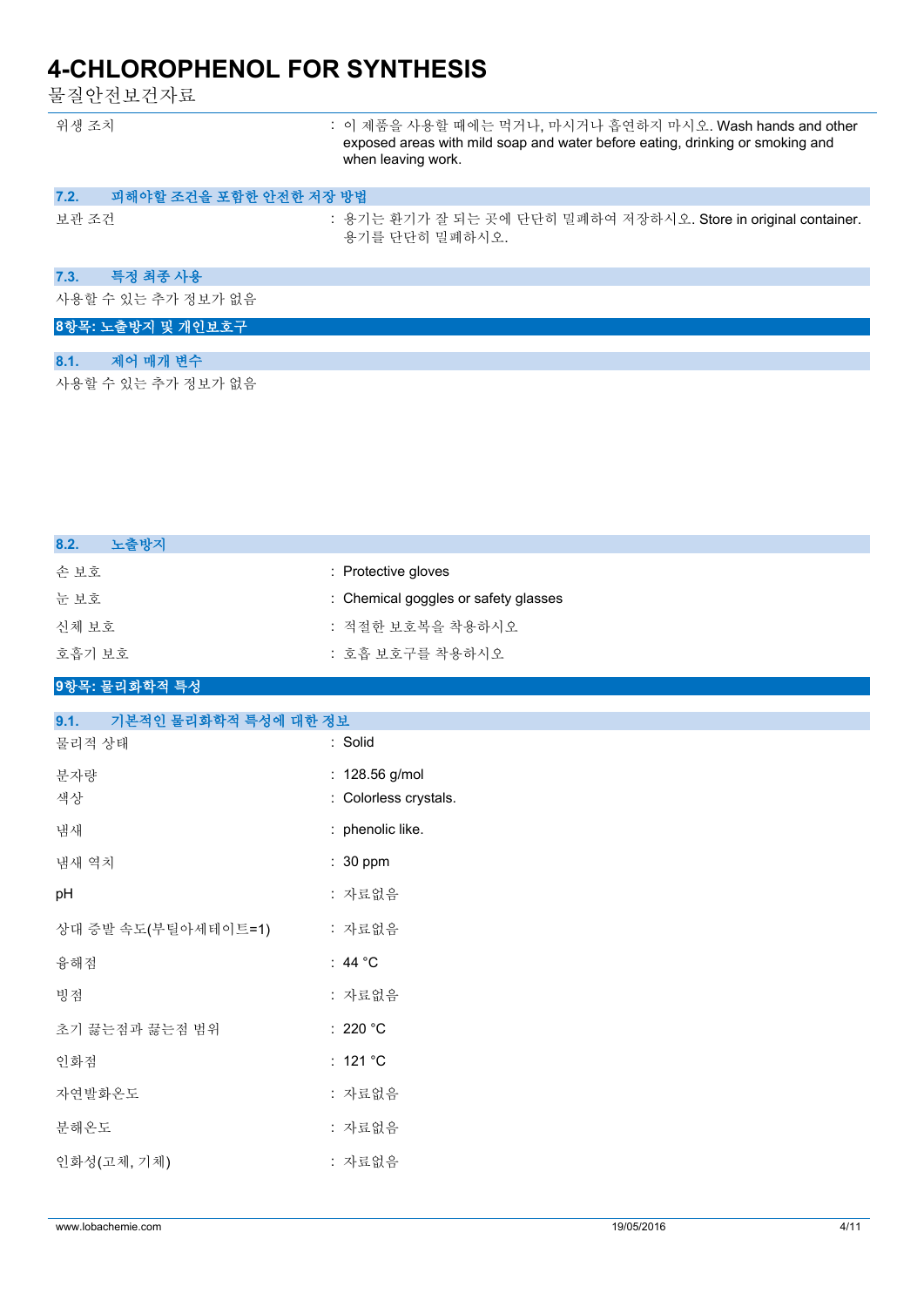물질안전보건자료

| 증기압                | : 자료없음                                               |
|--------------------|------------------------------------------------------|
| 20°C에서의 상대 증기 밀도   | : $4.43$                                             |
| 상대 밀도              | : 자료없음                                               |
| 비중/밀도<br>용해도       | : $1.306$ g/cm <sup>3</sup><br>: 물: Slightly soluble |
| n-옥탄올/물분배계수        | : 2.39                                               |
| 점도, 운동학적           | : 자료없음                                               |
| 젂도. 역학적            | : 자료없음                                               |
| 폭발성                | : 자료없음                                               |
| 사화성                | : 자료없음                                               |
| 인화 또는 폭발 범위의 상하/하한 | : 자료없음                                               |

#### **9.2. 그 밖의 참고사항**

사용할 수 있는 추가 정보가 없음

## **10항목: 안정성 및 반응성**

**10.1. 반응성** 사용할 수 있는 추가 정보가 없음

### **10.2. 화학적 안정성**

Stable under normal conditions.

## **10.3. 유해 반응의 가능성**

사용할 수 있는 추가 정보가 없음

### **10.4. 피해야 할 조건**

직사광선. Air contact. Moisture.

### **10.5. 피해야 할 물질**

사용할 수 있는 추가 정보가 없음

## **10.6. 분해시 생성되는 유해물질**

사용할 수 있는 추가 정보가 없음

## **11항목: 독성에 관한 정보**

| 11.1. 독성에 대한 정보 |                                                |
|-----------------|------------------------------------------------|
| 급성 독성           | : 경구: 삼키면 유해함. 경피: 피부와 접촉하면 유해함. 흡입: 흡입하면 유해함. |
| 피부 부식성 / 자극성    | : 분류되지 않음                                      |
| 심한 눈손상 또는 자극성   | : 부류되지 않음                                      |
| 호흡기 또는 피부 과민성   | : 분류되지 않음                                      |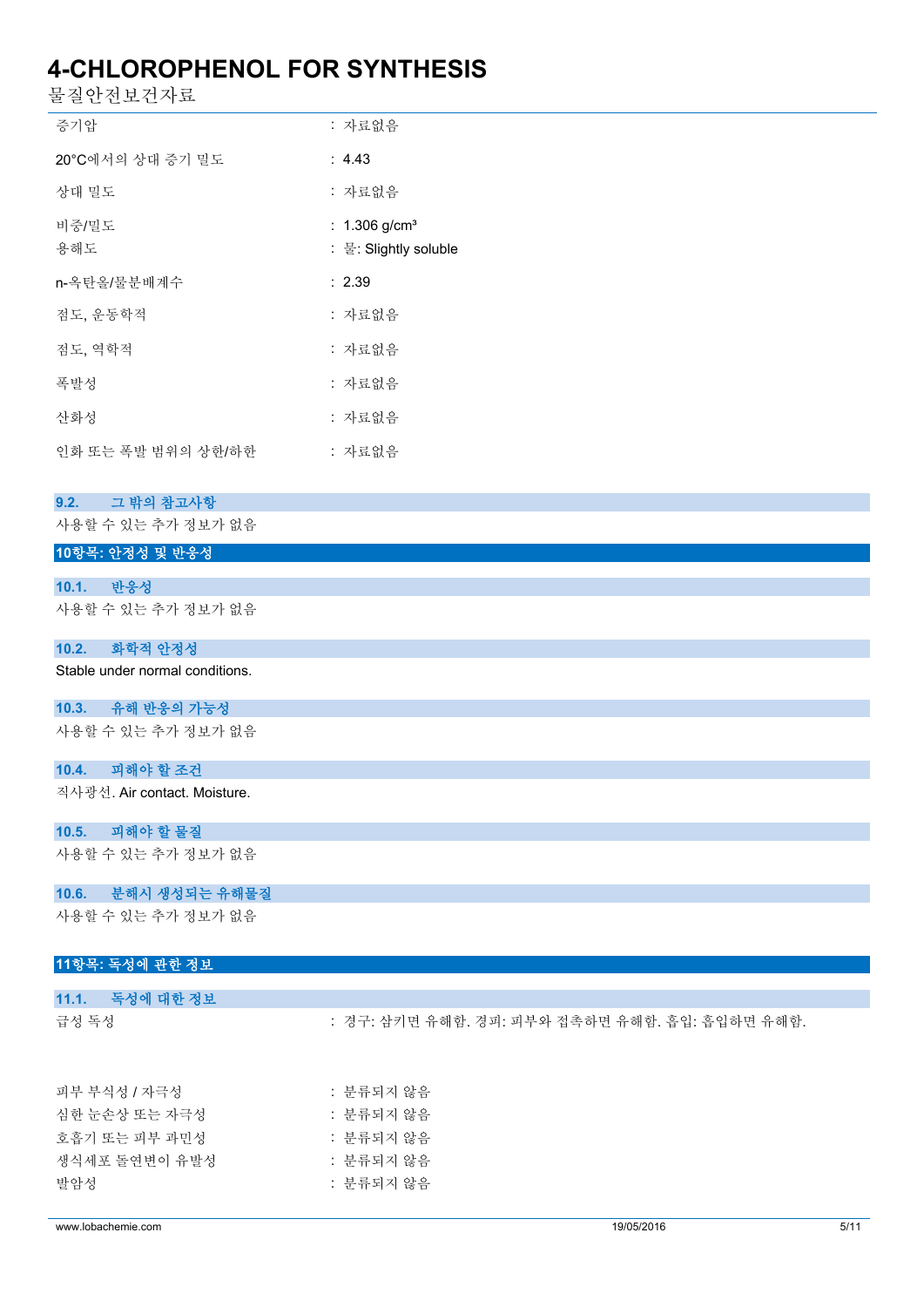물질안전보건자료

| 생식독성<br>특정 표적장기 독성 (1회노출) | : 분류되지 않음<br>: 분류되지 않음 |
|---------------------------|------------------------|
| 특정 표적장기 독성 (반복노출)         | : 분류되지 않음              |
| 흡인유해성                     | : 분류되지 않음              |

인체 건강에 미치는 잠재적 악성 효과 및 증상 : 삼키면 유해함. 피부와 접촉하면 유해함.

## **12항목: 환경에 미치는 영향**

| 12.1. 독성 |                 |
|----------|-----------------|
| 생태학 - 물  | : 수생생물에 매우 유독함. |

| 12.2.<br>잔류성 및 분해성                      |                        |
|-----------------------------------------|------------------------|
| 4-CHLOROPHENOL FOR SYNTHESIS (106-48-9) |                        |
| 잔류성 및 분해성                               | '환경에 장기적 악영향을 미칠 수 있음. |

| 생물농축성<br>12.3 |  |
|---------------|--|
|---------------|--|

| 4-CHLOROPHENOL FOR SYNTHESIS (106-48-9) |      |  |
|-----------------------------------------|------|--|
| n-옥탄올/물분배계수                             | 2.39 |  |

## **12.4. 토양이동성**

사용할 수 있는 추가 정보가 없음

## **12.5. PBT 및 vPvB 평가 결과**

사용할 수 있는 추가 정보가 없음

#### **12.6. 기타 유해 영향**

사용할 수 있는 추가 정보가 없음

## **13항목: 폐기시 주의사항**

## **13.1. 폐기물 처리법**

Product/Packaging disposal : ... 내용물과 용기를 폐기하시오.

recommendations

## **14항목: 운송에 필요한 정보**

ADR / RID / IMDG / IATA / ADN 에 따름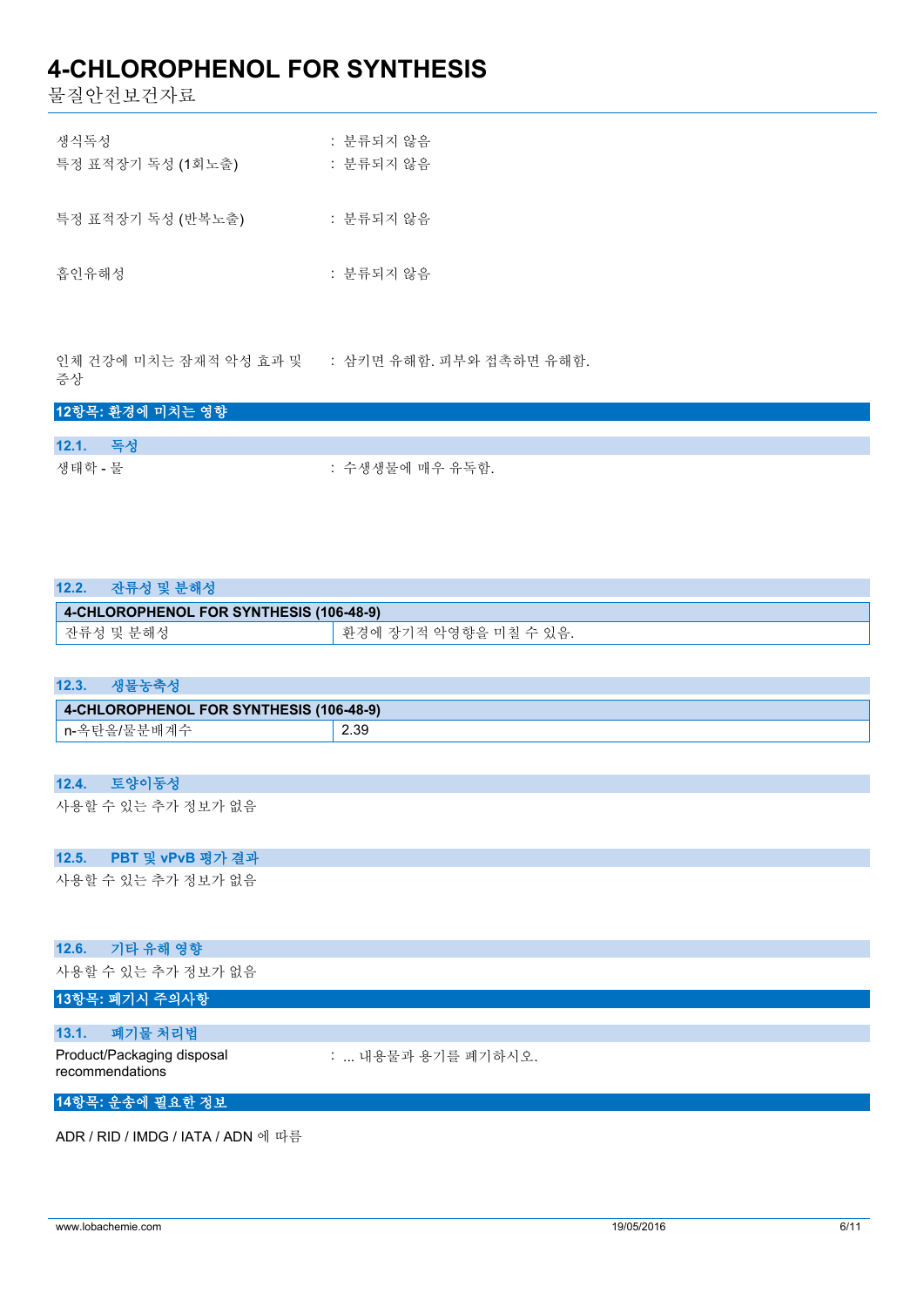.<br>무지아저 H 거기근

| 굴싈간신보긴사뇨                             |                                                                                         |
|--------------------------------------|-----------------------------------------------------------------------------------------|
| 유엔번호(UN No.)<br>14.1.                |                                                                                         |
| UN-번호(ADR)                           | : 2020                                                                                  |
| UN-번호 (IMDG)                         | : 2020                                                                                  |
| UN-번호(IATA)                          | : 2020                                                                                  |
| UN-번호(ADN)                           | : 2020                                                                                  |
| UN-번호(RID)                           | : 2020                                                                                  |
|                                      |                                                                                         |
| 14.2.<br>적정선적명                       |                                                                                         |
| 고유 운송 명칭(ADR)                        | : CHLOROPHENOLS, SOLID                                                                  |
| Proper Shipping Name (IMDG)          | : CHLOROPHENOLS, SOLID                                                                  |
| 고유 운송 명칭(IATA)                       | : CHLOROPHENOLS, SOLID                                                                  |
| 고유 운송 명칭(ADN)                        | : CHLOROPHENOLS, SOLID                                                                  |
| 고유 운송 명칭(RID)                        | : CHLOROPHENOLS, SOLID                                                                  |
| Transport document description (ADR) | : UN 2020 CHLOROPHENOLS, SOLID, 6.1, III, (E), ENVIRONMENTALLY<br><b>HAZARDOUS</b>      |
| 운송 문서 기술 (IMDG)                      | : UN 2020 CHLOROPHENOLS, SOLID, 6.1, III, MARINE<br>POLLUTANT/ENVIRONMENTALLY HAZARDOUS |
| 운송 문서 기술 (IATA)                      | : UN 2020 CHLOROPHENOLS, SOLID, 6.1, III, ENVIRONMENTALLY HAZARDOUS                     |
| 운송 문서 기술 (ADN)                       | : UN 2020 CHLOROPHENOLS, SOLID, 6.1, III, ENVIRONMENTALLY HAZARDOUS                     |
| 운송 문서 기술 (RID)                       | : UN 2020 CHLOROPHENOLS, SOLID, 6.1, III, ENVIRONMENTALLY HAZARDOUS                     |
|                                      |                                                                                         |
| 14.3.<br>운송에서의 위험성 등급                |                                                                                         |
| <b>ADR</b>                           |                                                                                         |
| 운송 위험 분류 (ADR)                       | : 6.1                                                                                   |
| Danger labels (ADR)                  | : 6.1                                                                                   |
|                                      |                                                                                         |
| <b>IMDG</b>                          |                                                                                         |
| 운송 위험 분류 (IMDG)                      | : 6.1                                                                                   |
| Danger labels (IMDG)                 | : 6.1                                                                                   |
|                                      |                                                                                         |
|                                      |                                                                                         |
| <b>IATA</b>                          |                                                                                         |
| 운송 위험 분류 (IATA)                      | : 6.1                                                                                   |
| 위험 표지 라벨(IATA)                       | : 6.1                                                                                   |
|                                      |                                                                                         |
|                                      |                                                                                         |

**ADN** 운송 위험 분류 (ADN) : 6.1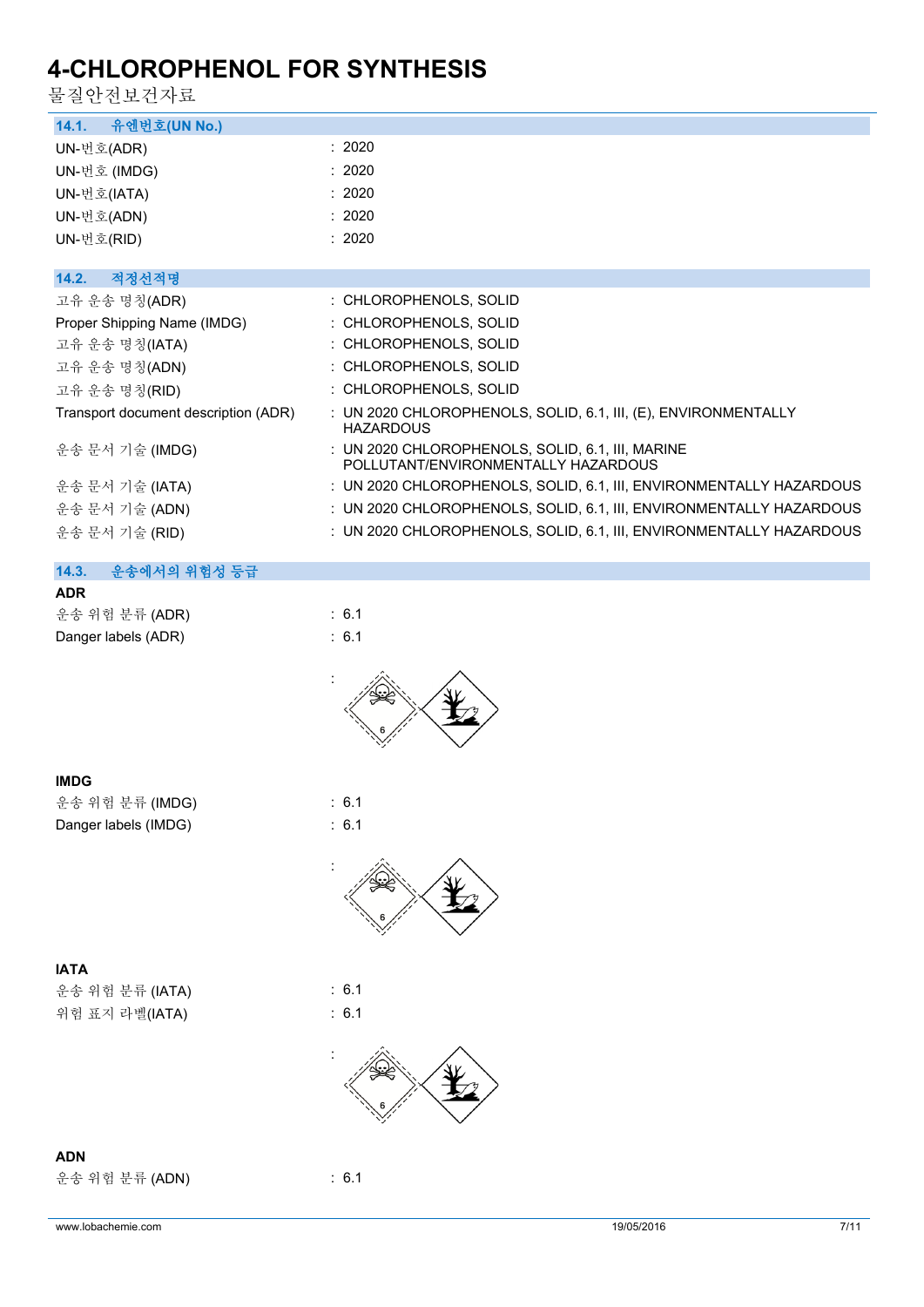물질안전보건자료



| 14.5. | 환경 유해성 |
|-------|--------|

| 화경에 위험    | : 해당          |
|-----------|---------------|
| 해양오염물질    | : 해당          |
| 그 밖의 참고사항 | : 가용 추가 정보 없음 |

## **14.6. 사용자를 위한 특별 주의사항**

포장 등급(RID) : III

### **- 내륙 수송**

| 분류 코드(UN)                                                                               | : T2                      |
|-----------------------------------------------------------------------------------------|---------------------------|
| 특수 공급(ADR)                                                                              | : 205                     |
| 일정량(ADR)                                                                                | : 5kg                     |
| 극소량(ADR)                                                                                | $:$ F1                    |
| Packing instructions (ADR)                                                              | : P002, IBC08, LP02, R001 |
| Special packing provisions (ADR)                                                        | : B3                      |
| Mixed packing provisions (ADR)                                                          | : MP10                    |
| Portable tank and bulk container<br>instructions (ADR)                                  | $:$ T1                    |
| Portable tank and bulk container special<br>provisions (ADR)                            | : TP33                    |
| Tank code (ADR)                                                                         | : SGAH                    |
| Tank special provisions (ADR)                                                           | : TU15, TE19              |
| 탱크 수송용 차량                                                                               | : AT                      |
| 운송 범주(ADR)                                                                              | : 2                       |
| Special provisions for carriage - Bulk<br>(ADR)                                         | : VC1, VC2, AP7           |
| Special provisions for carriage - Loading, : CV13, CV28<br>unloading and handling (ADR) |                           |
| Special provisions for carriage - Operation<br>(ADR)                                    | S9                        |
|                                                                                         |                           |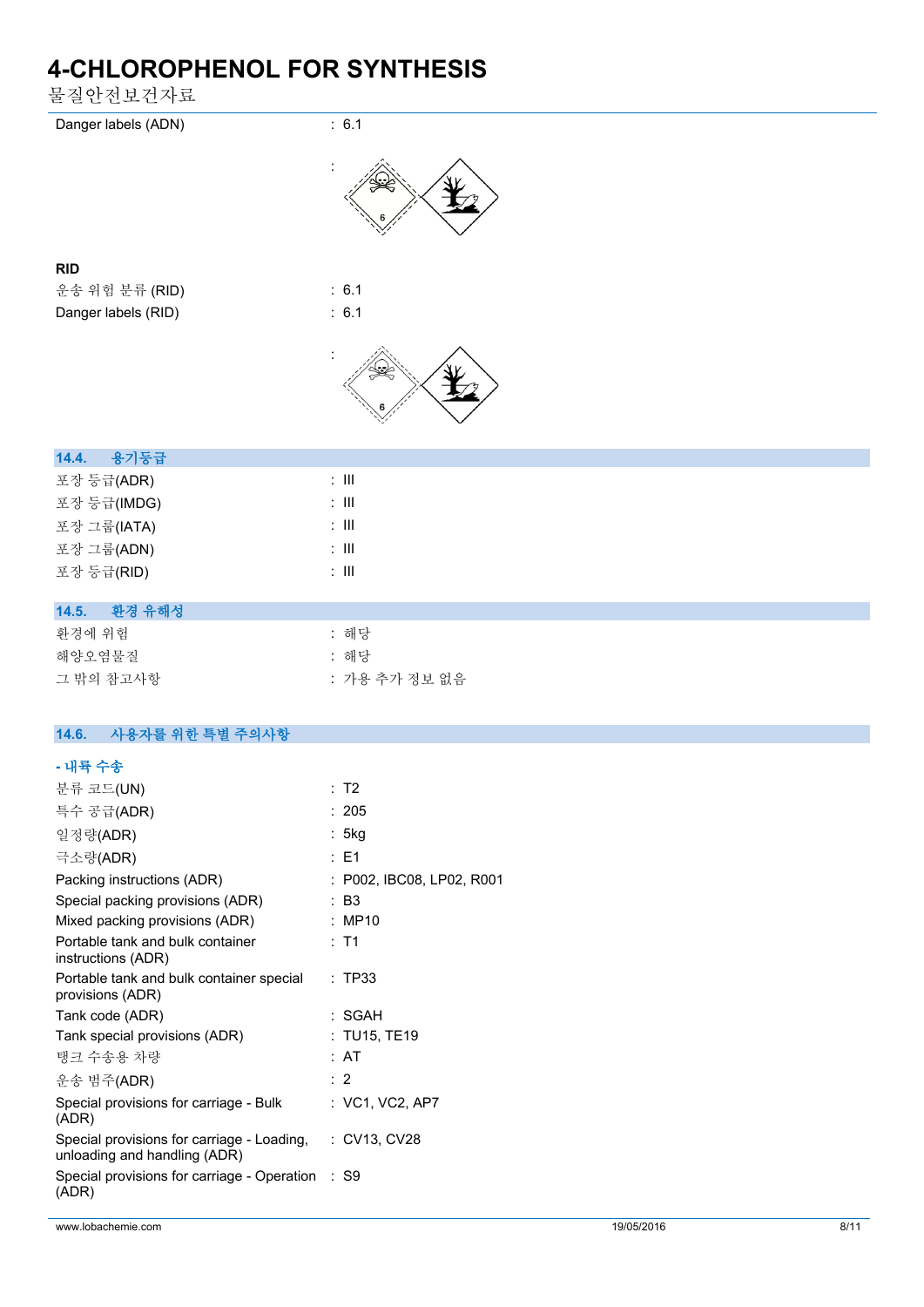물질안전보건자료

| 위험 식별 번호(Kemler 번호)                      | ÷.<br>60                  |
|------------------------------------------|---------------------------|
| 오렌지 플레이트                                 |                           |
|                                          | 60                        |
|                                          | 2020                      |
|                                          |                           |
| 터널 제한 코드 (ADR)                           | $\colon E$                |
| EAC 코드                                   | : 2X                      |
| - 해상 운송                                  |                           |
|                                          | : 205                     |
| Special provision (IMDG)                 |                           |
| Limited quantities (IMDG)                | : 5 kg                    |
| 극소량(IMDG)                                | : E1                      |
| Packing instructions (IMDG)              | : P002, LP02              |
| IBC packing instructions (IMDG)          | : IBC08                   |
| IBC special provisions (IMDG)            | : B3                      |
| Tank instructions (IMDG)                 | $:$ T1                    |
| Tank special provisions (IMDG)           | : TP33                    |
| EmS-No. (Fire)                           | $: F-A$                   |
| EmS-No. (Spillage)                       | $: S-A$                   |
| Stowage category (IMDG)                  | : $A$                     |
| MFAG-번호                                  | : 153                     |
| - 항공 운송                                  |                           |
| PCA 예상 수량(IATA)                          | : E1                      |
| PCA 제한 수량(IATA)                          | : Y645                    |
|                                          |                           |
| PCA 제한 수량 최대 순수량(IATA)                   | : 10kg                    |
| PCA 포장 지침(IATA)                          | : 670                     |
| PCA 최대 순수량(IATA)                         | : 100kg                   |
| CAO 포장 지침(IATA)                          | : 677                     |
| CAO 최대 순수량(IATA)                         | : 200kg                   |
| 특별 공급(IATA)                              | : A25                     |
| ERG 코드(IATA)                             | : 6L                      |
| - 국내 수로 운송                               |                           |
|                                          | : T2                      |
| 분류 코드(ADN)                               |                           |
| 특별 공급(ADN)                               | : 205, 802                |
| 일정량(ADN)                                 | : 5 kg                    |
| 극소량(ADN)                                 | : E1                      |
| Equipment required (ADN)                 | $:$ PP, EP                |
| Number of blue cones/lights (ADN)        | $\therefore$ 0            |
| - 철도 수송                                  |                           |
| Classification code (RID)                | : T2                      |
| 특별 공급(RID)                               | : 205                     |
| 한정 수량(RID)                               | : 5kg                     |
| 극소량(RID)                                 | : E1                      |
| Packing instructions (RID)               | : P002, IBC08, LP02, R001 |
| Special packing provisions (RID)         | $\therefore$ B3           |
| Mixed packing provisions (RID)           | : MP10                    |
| Portable tank and bulk container         | $:$ T1                    |
| instructions (RID)                       |                           |
| Portable tank and bulk container special | : TP33                    |
| provisions (RID)                         |                           |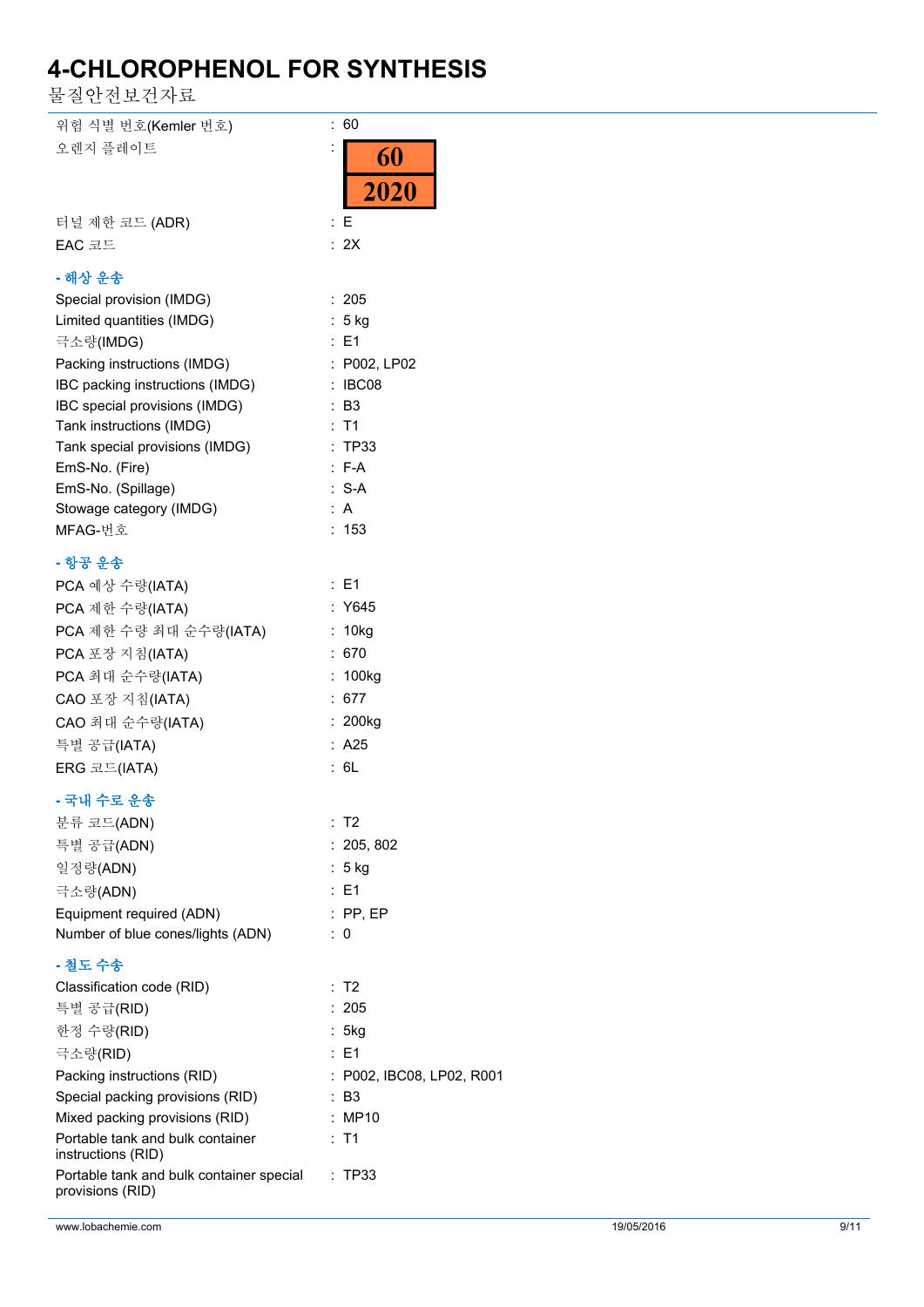물질안전보건자료

| Tank codes for RID tanks (RID)                                              | : SGAH             |
|-----------------------------------------------------------------------------|--------------------|
| Special provisions for RID tanks (RID)                                      | : TU15             |
| 운송 범주(RID)                                                                  | : 2                |
| Special provisions for carriage - Bulk<br>(RID)                             | $:$ VC1, VC2, AP7  |
| Special provisions for carriage - Loading<br>and unloading (RID)            | : CW13, CW28, CW31 |
| Colis express (express parcels) (RID)<br>Hazard identification number (RID) | : CE11<br>: 60     |
|                                                                             |                    |

## **14.7. MARPOL 73/78 별첨 II 및 IBC 코드에 따른 대량 운송**

해당없음

## **15항목: 법적 규제현황**

## **15.1. 안전, 보건 및 환경과 관련하여 단일물질 또는 혼합물에 대한 특별 규정/법규**

### **15.1.1. EU 규정**

REACH의 별첨 XVII 규제사항에 따른 제한 없음 4-CHLOROPHENOL FOR SYNTHESIS is not on the REACH Candidate List 4-CHLOROPHENOL FOR SYNTHESIS is not on the REACH Annex XIV List

## **15.1.2. 국가 규정**

### **독일**

| AwSV/VwVwS Annex reference                                                     | : Water hazard class (WGK) 2, hazardous to water (Classification according to<br>VwVwS, Annex 2; WGK No 1593) |
|--------------------------------------------------------------------------------|---------------------------------------------------------------------------------------------------------------|
| 12th Ordinance Implementing the Federal<br>Immission Control Act - 12. BlmSchV | : 12차 BlmSchV(배출 방지 법령) (심각한 사고에 대한 규정) 미대상                                                                   |
|                                                                                |                                                                                                               |

**덴마크**

| 덴마크 규정 권장사항 | : Young people below the age of 18 years are not allowed to use the product                                                                  |
|-------------|----------------------------------------------------------------------------------------------------------------------------------------------|
|             | Pregnant/breastfeeding women working with the product must not be in direct<br>contact with the product                                      |
|             | The requirements from the Danish Working Environment Authorities regarding work<br>with carcinogens must be followed during use and disposal |

### **15.2. 화학 물질 안정성 평가**

사용할 수 있는 추가 정보가 없음

## **16항목: 그 밖의 참고사항**